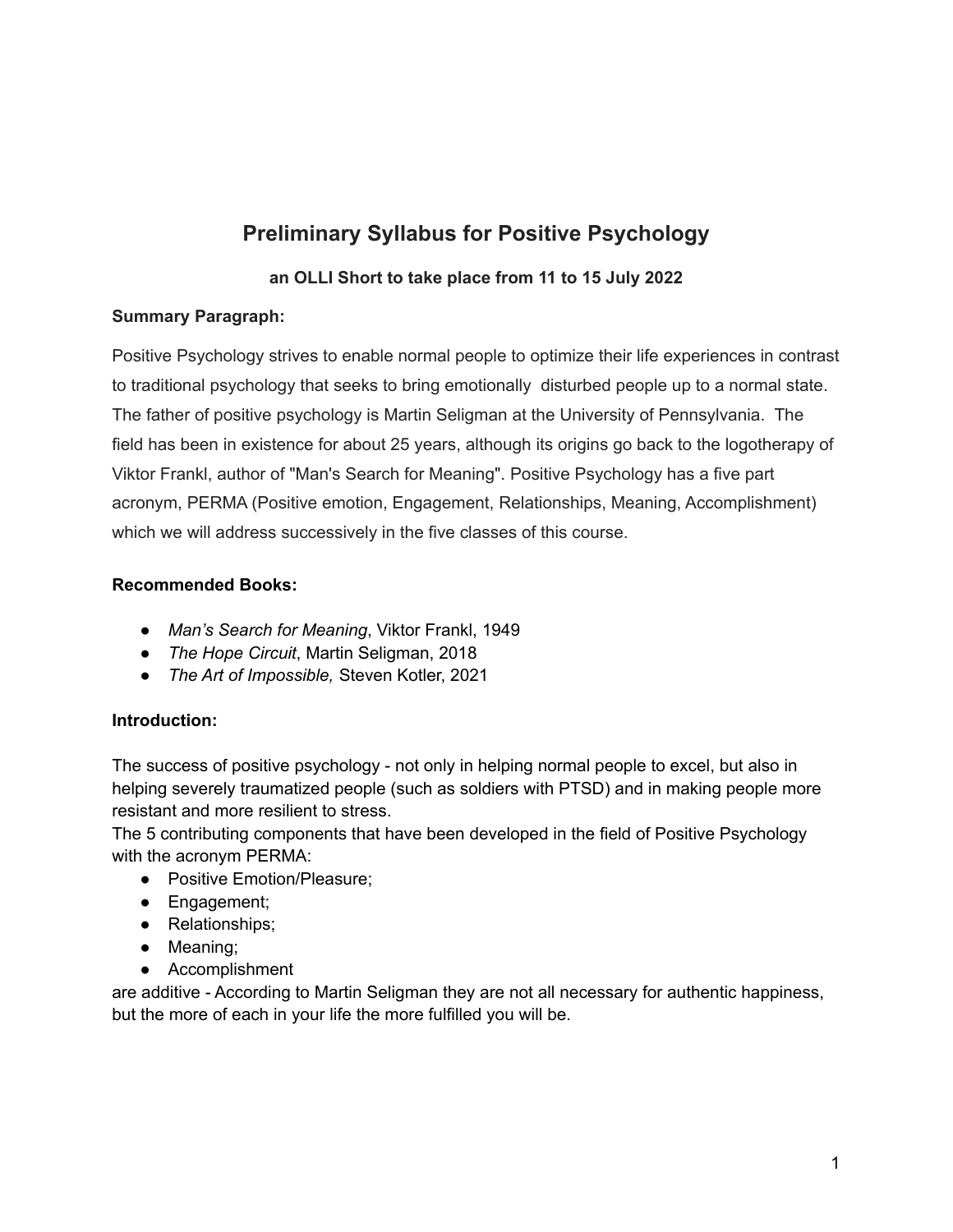# **Class 1 - Positive Emotion**

- Pleasurable Experiences are good, but the pleasure diminishes quickly and the effects of it do not last
- Oher elements of PERMA provide longer lasting fulfillment (according to comparative testing of brain function over time)
- Frankl's concentration camp survival
- Feasibility based on realization that one's inner thoughts remain your property
- Humor as a human defensive/protective tool in contending with stress
- Recognizing Anomalies Arthur Koestler's Triptych of Humor Science Art

# **Class 2 - Engagement**

- Flow Research byMihaly Csikszentmihalyi
- The challenge of narrow band consciousness
- Work by Steven Kotler's Flow Research Collective
- The interplay of the conscious and unconscious mind
- Brain function the mind's guessing game
- The brain's functioning with respect to depression (Why traditional psychology got things backwards)

# **Class 3 - Relationships**

- Emotional intelligence
- Agape
- Reinforcement, sharing
- The love/hate cycle
- Different Strokes
- The 9 types of intelligence
- The 22 basic emotions
- Personality types
- Positive reinforcement

# **Class 4 - Meaning**

- Frankl's work to help people find meaning in life
- Finding one's life purpose the ikigai
- Spirituality and mindfulness
- Meditation and the mind hack

# **Class 5 - Accomplishment (and /vigor)**

● Self image, self confidence